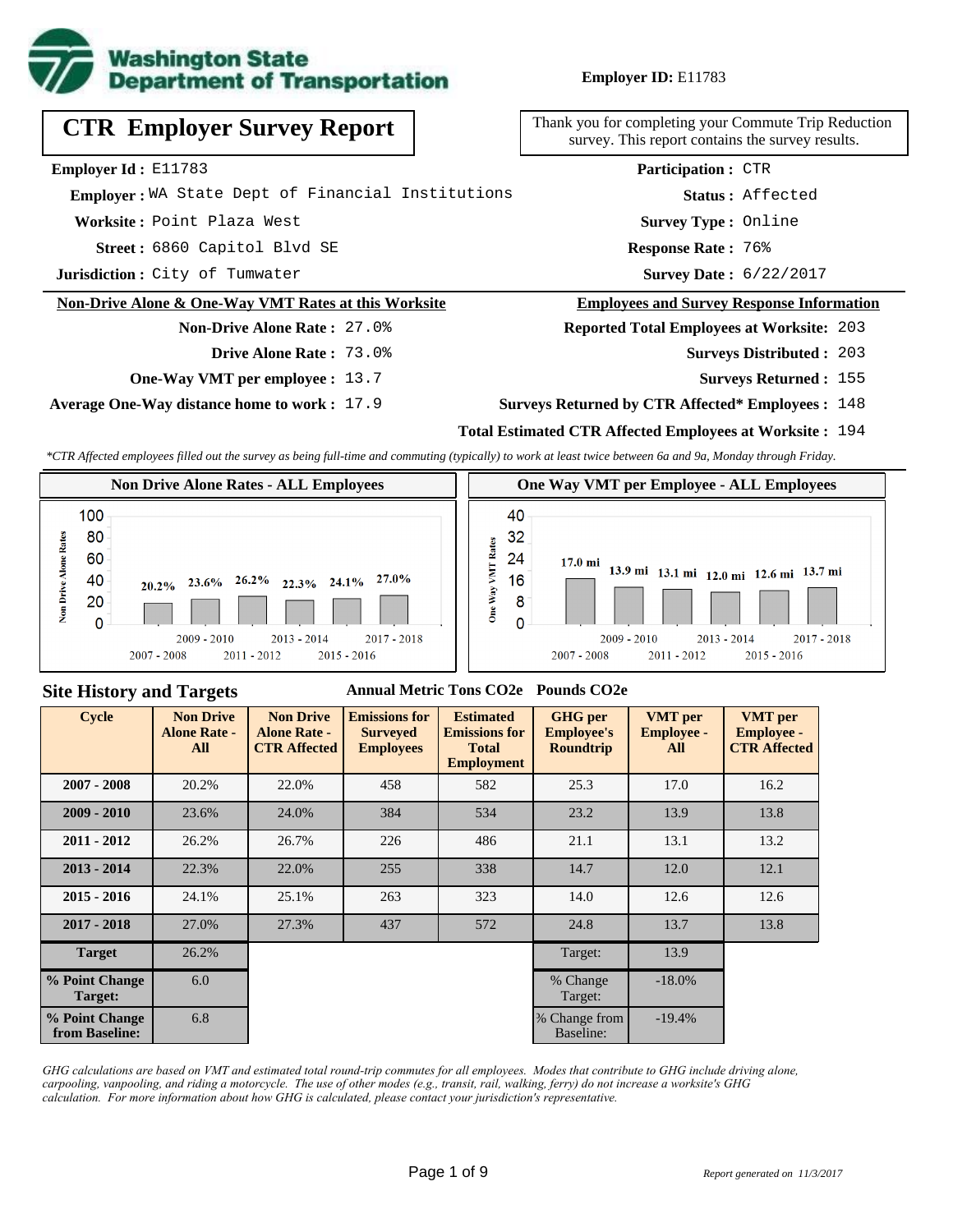# **Washington State<br>Department of Transportation**

## **Commute Trips By Mode - All Employees**

**Q.4: Last week, what type of transportation did you use each day to commute TO your usual work location? (Mode used for the longest distance.)**



*\* Motorcycle-1 is now included in Drive Alone and Motorcycle-2 is included in Carpool. Information about these trips is still available by request.*

**Other** 13 1.8% 2.0% 4 2.6% 1.9%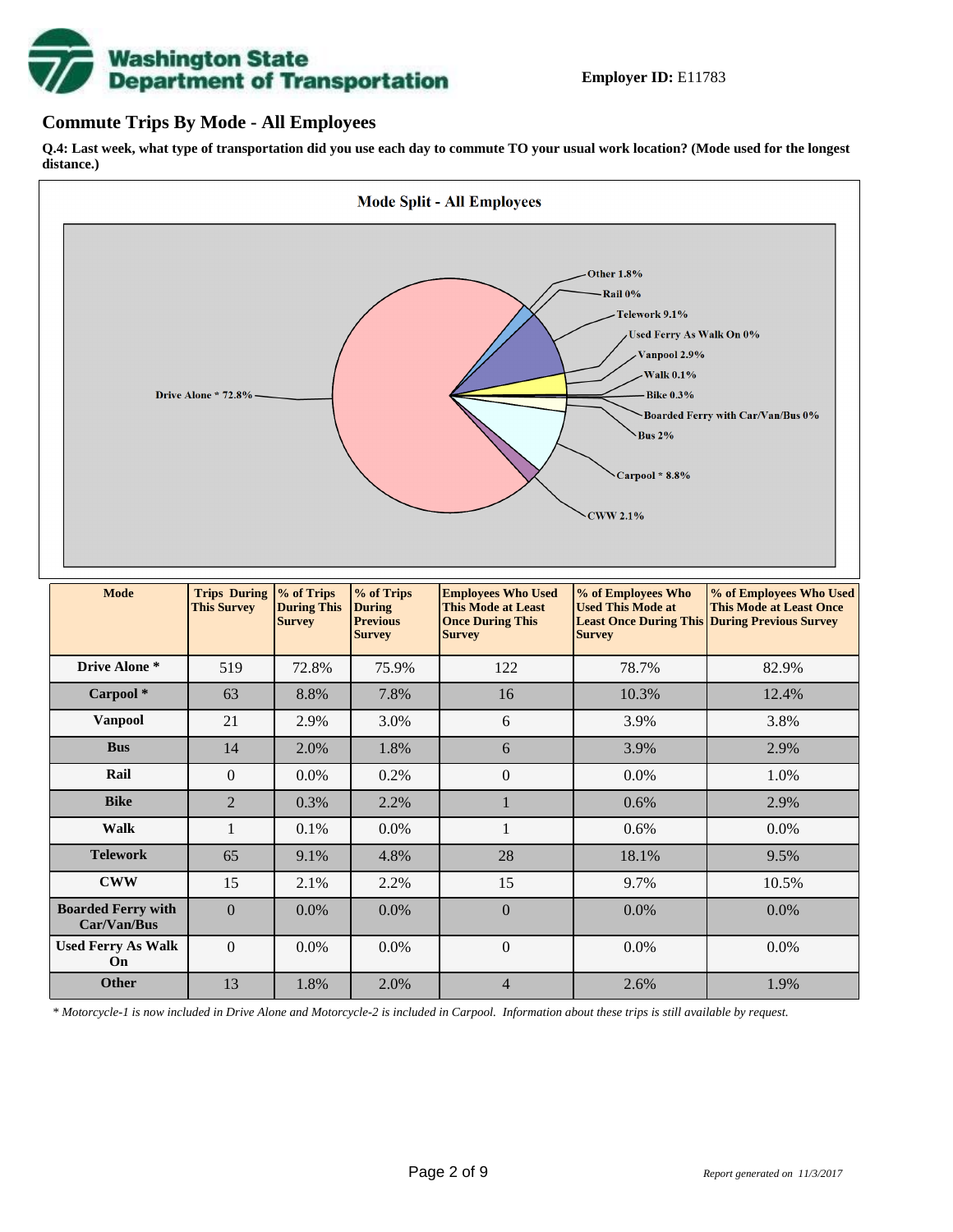

## **Commute Trips By Mode - Affected Employees**

**Q.4: Last week, what type of transportation did you use each day to commute TO your usual work location? (Mode used for the longest distance.)**



*\* Motorcycle-1 is now included in Drive Alone and Motorcycle-2 is included in Carpool. Information about these trips is still available by request.*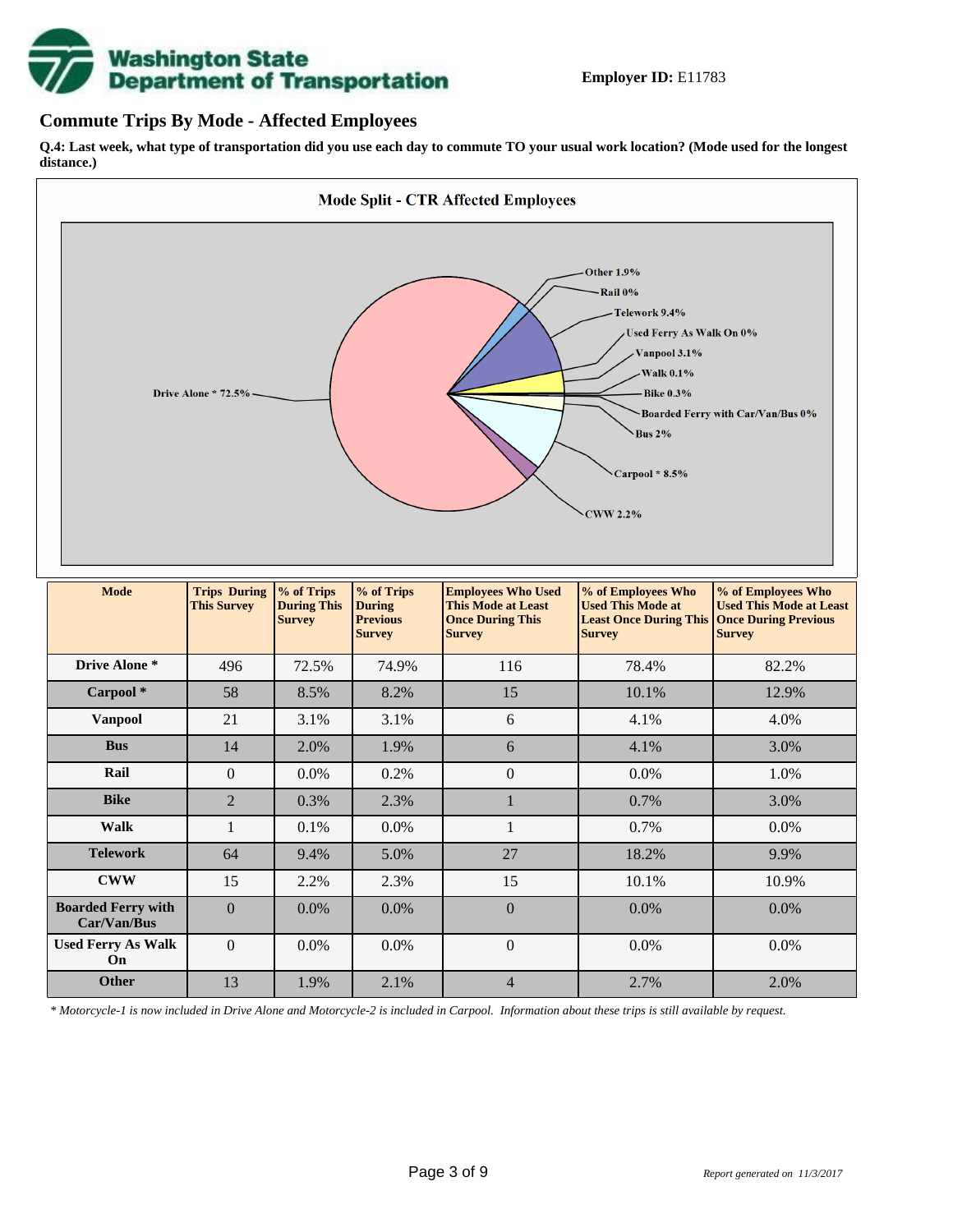

# **Alternative Modes - Number of Employees Who Used a Non-Drive Alone Mode:**

| <b>Non-Drive Alone</b><br><b>Number Of Days</b> | Exactly this $#$ of<br><b>Employees</b> | Exactly this % of<br><b>Employees</b> | At least # of<br><b>Employees</b> | At least % of<br>employees |
|-------------------------------------------------|-----------------------------------------|---------------------------------------|-----------------------------------|----------------------------|
| 0 Day                                           | 92                                      | 59%                                   | 155                               | 100%                       |
| 1 Days                                          | 21                                      | 14%                                   | 63                                | 41%                        |
| 2 Days                                          | 6                                       | 4%                                    | 42                                | 27%                        |
| 3 Days                                          | 6                                       | 4%                                    | 36                                | 23%                        |
| 4 Days                                          | 7                                       | 5%                                    | 30                                | 19%                        |
| 5 Days                                          | 23                                      | 15%                                   | 23                                | 15%                        |
| <b>6 or More Days</b>                           | $\overline{0}$                          | 0%                                    | $\theta$                          | 0%                         |

## **Count by Occupancy of Carpools and Vanpools**

**Q.4 If you used a carpool or vanpool as part of your commute, how many people (age 16 or older) are usually in the vehicle?**

| <b>Ridesharing Occupancy</b> | <b>Mode</b> | <b>Response Count</b> |
|------------------------------|-------------|-----------------------|
| $2*$                         | Carpool     | 53                    |
| 3                            | Carpool     | $\boldsymbol{0}$      |
| 4                            | Carpool     | 10                    |
| 5                            | Carpool     | $\boldsymbol{0}$      |
| >5                           | Carpool     | $\boldsymbol{0}$      |
| $<$ 5                        | Vanpool     | 3                     |
| 5                            | Vanpool     | $\overline{4}$        |
| 6                            | Vanpool     | $\overline{4}$        |
| 7                            | Vanpool     | 6                     |
| 8                            | Vanpool     | $\overline{4}$        |
| 9                            | Vanpool     | $\overline{0}$        |
| 10                           | Vanpool     | $\overline{0}$        |
| 11                           | Vanpool     | $\boldsymbol{0}$      |
| 12                           | Vanpool     | $\boldsymbol{0}$      |
| 13                           | Vanpool     | $\boldsymbol{0}$      |
| 14                           | Vanpool     | $\overline{0}$        |
| >14                          | Vanpool     | $\boldsymbol{0}$      |

\* Motorcycle-2 counted with Carpool-2 for this table.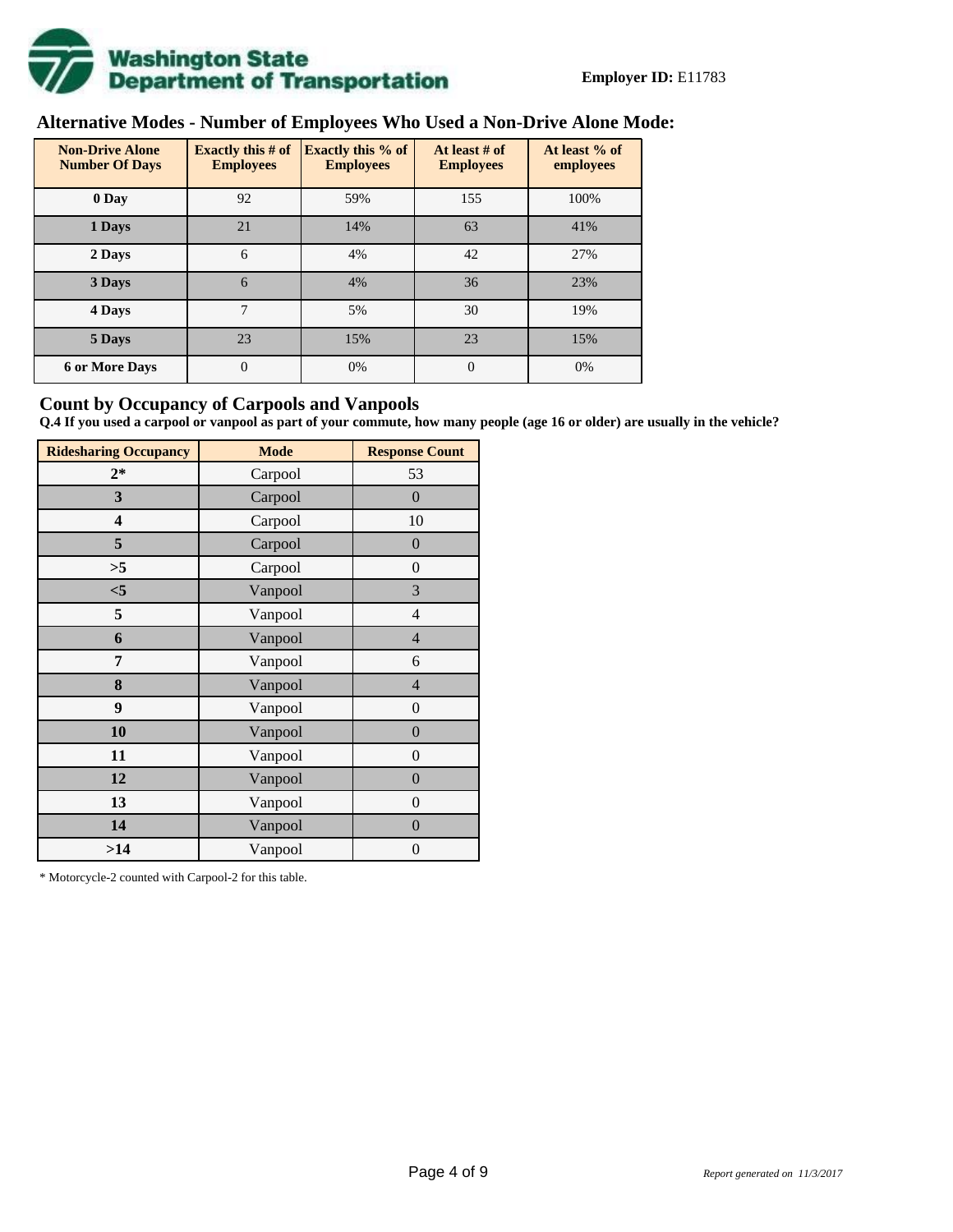

# **Reported Work Schedule - All Employees**

**Q.8 Which of the following best describes your work schedule?**

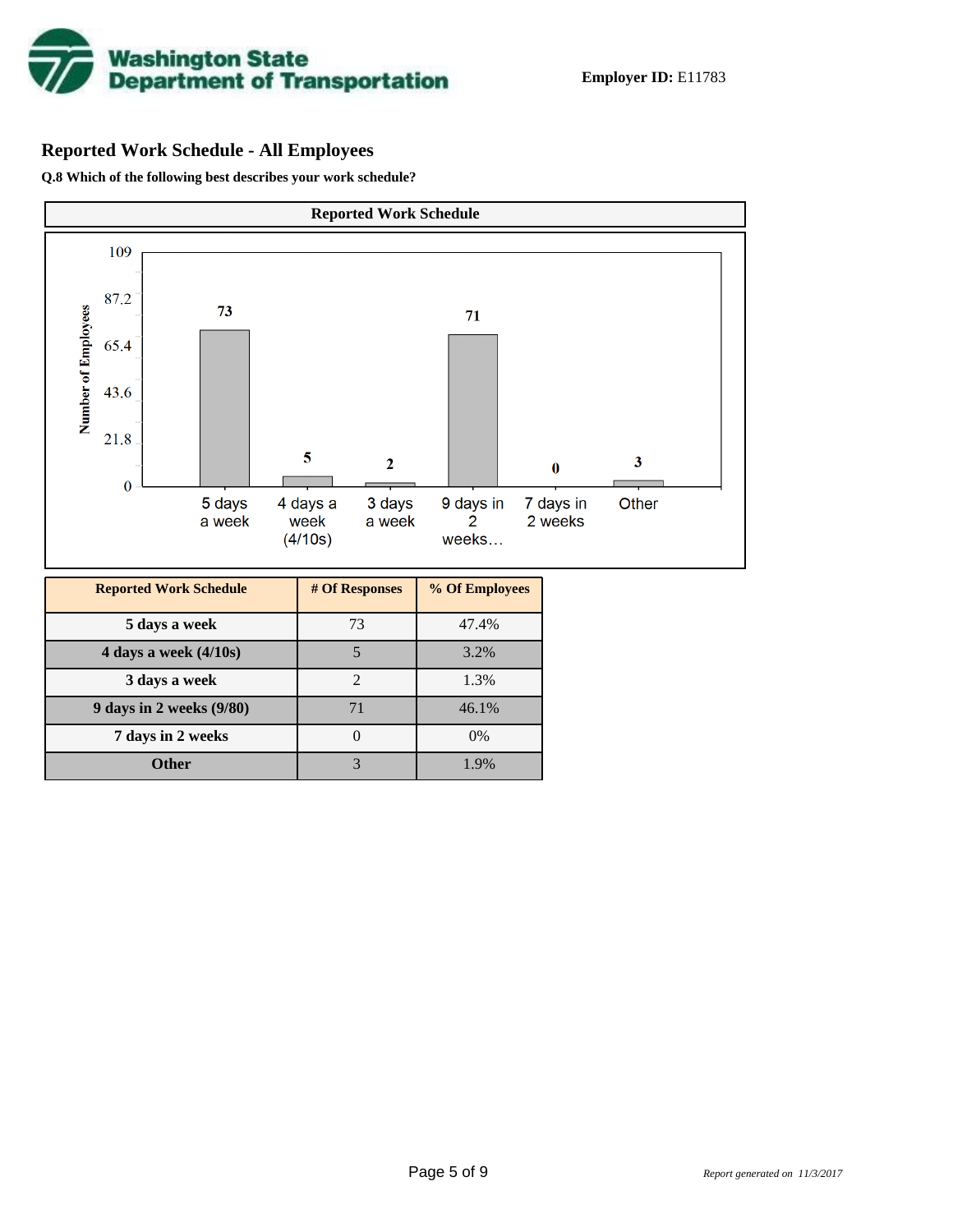

# **Parking and Telework**

**Q.9: On the most recent day that you drove alone to work, did you pay to park? (Mark "yes" if you paid that day, if you prepaid, if you are billed later, or if the cost of parking is deducted from your paycheck.)**



**Q.10: How many days do you typically telework?**

| <b>Telework Frequency</b>           | # of Responses | % of Responses |
|-------------------------------------|----------------|----------------|
| No Answer/Blank                     |                | $0.0\%$        |
| I don't telework                    | 73             | 47.1%          |
| Occasionally, on an as-needed basis | 43             | 27.7%          |
| 1-2 days/month                      | 11             | 7.1%           |
| 1 day/week                          | 12             | 7.7%           |
| 2 days/week                         |                | 0.6%           |
| 3 days/week                         | 15             | 9.7%           |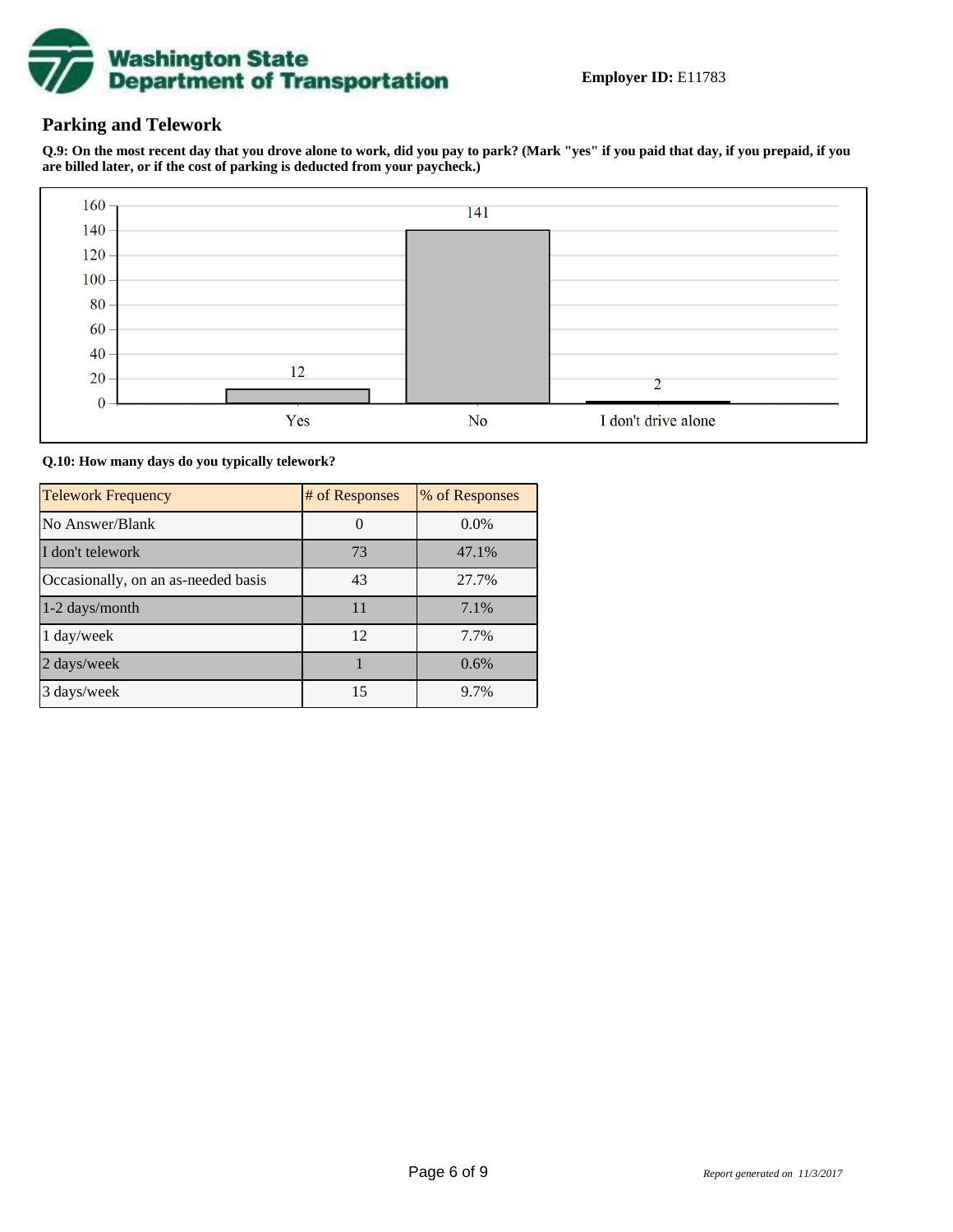

# **Reasons for driving alone to work/not driving alone to work**

**Q11. When you do not drive alone to work, what are the three most important reasons?**

| <b>Question Text</b>                                           | # of Responses | % of Responses |
|----------------------------------------------------------------|----------------|----------------|
| To save money                                                  | 46             | 16.0%          |
| I have the option of teleworking                               | 44             | 15.3%          |
| Financial incentives for carpooling, bicycling or walking.     | 37             | 12.9%          |
| Personal health or well-being                                  | 35             | 12.2%          |
| Environmental and community benefits                           | 35             | 12.2%          |
| Other                                                          | 20             | 7.0%           |
| Free or subsidized bus, train, vanpool pass or fare benefit    | 19             | 6.6%           |
| To save time using the HOV lane                                | 16             | 5.6%           |
| Driving myself is not an option                                | 15             | 5.2%           |
| Emergency ride home is provided                                | 10             | 3.5%           |
| Cost of parking or lack of parking                             | 9              | 3.1%           |
| I receive a financial incentive for giving up my parking space | $\mathbf{1}$   | 0.3%           |
| Preferred/reserved carpool/vanpool parking is provided         | $\Omega$       | 0.0%           |

#### **Q12. When you drive alone to work, what are the three most important reasons?**

| <b>Question Text</b>                                      | # of Responses | % of Responses |
|-----------------------------------------------------------|----------------|----------------|
| I like the convenience of having my car                   | 100            | 26.4%          |
| Riding the bus or train is inconvenient or takes too long | 80             | 21.1%          |
| Family care or similar obligations                        | 54             | 14.2%          |
| My job requires me to use my car for work                 | 46             | 12.1%          |
| Other                                                     | 44             | 11.6%          |
| My commute distance is too short                          | 32             | 8.4%           |
| Bicycling or walking isn't safe                           | 16             | 4.2%           |
| There isn't any secure or covered bicycle parking         | $\overline{4}$ | 1.1%           |
| I need more information on alternative modes              | 3              | 0.8%           |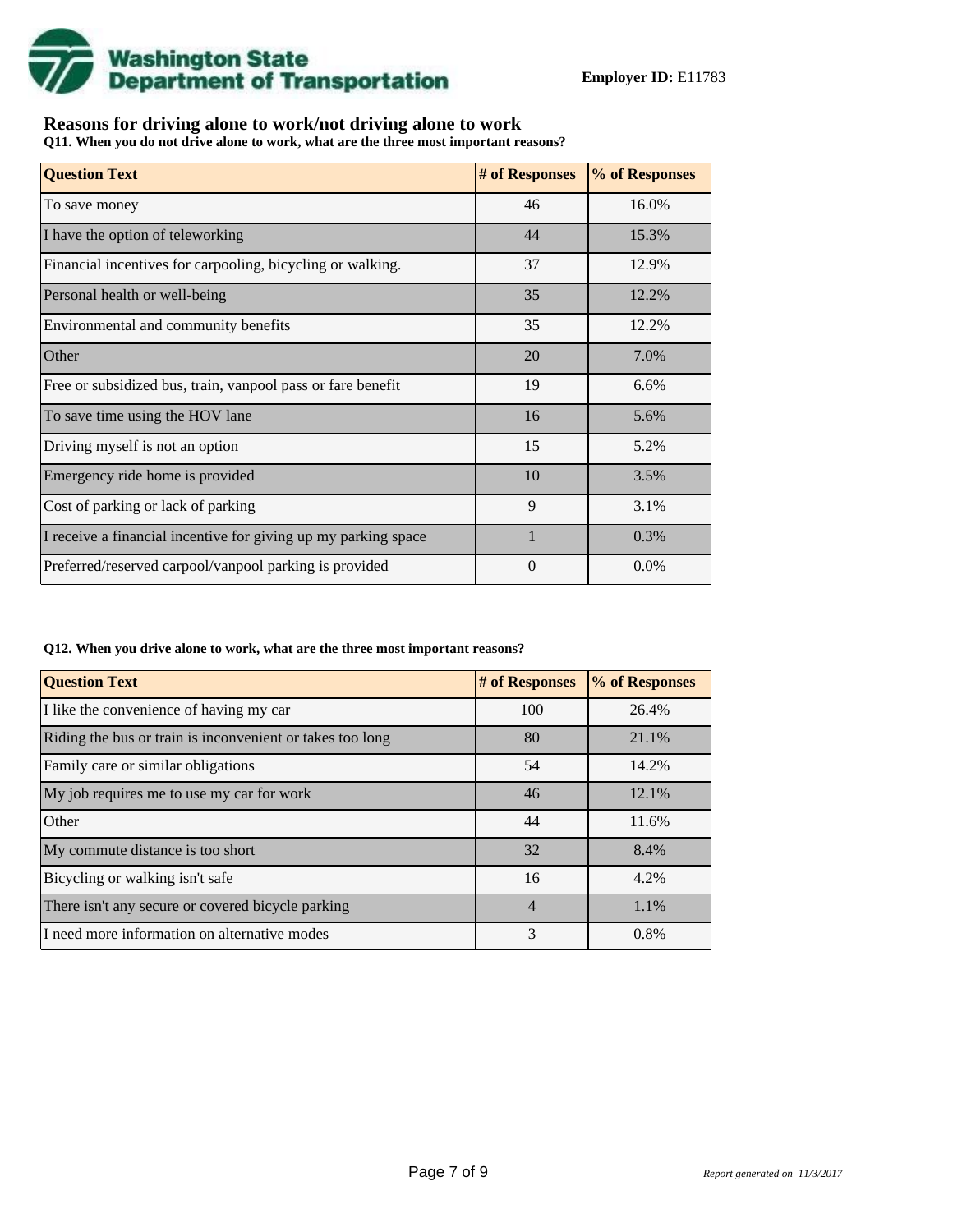

# **Commute Mode By ZipCode for All Employees**

**Q6. What is your home zip code?**

|               |                        |                     | <b>Weekly Count of Trips By Mode</b> |                  |                  |                  |                  |                  |                  |                  |                  |                  |                     |                  |                  |
|---------------|------------------------|---------------------|--------------------------------------|------------------|------------------|------------------|------------------|------------------|------------------|------------------|------------------|------------------|---------------------|------------------|------------------|
| Home Zip code | <b>Total Employees</b> | Employee Percentage | <b>Drive Alone</b>                   | Carpool          | <b>Vanpool</b>   | Motorcycle       | <b>Bus</b>       | Train            | <b>Bike</b>      | <b>Walk</b>      | Telework         | <b>CWW</b>       | Ferry (Car/Van/Bus) | Ferry (walk-on)  | <b>Other</b>     |
| 98501         | 27                     | 17.42%              | 87                                   | 19               | $\boldsymbol{0}$ | $\mathbf{1}$     | 8                | $\boldsymbol{0}$ | $\overline{2}$   | $\mathbf{1}$     | $\overline{7}$   | $\overline{2}$   | $\mathbf{0}$        | $\boldsymbol{0}$ | $\boldsymbol{0}$ |
| 98512         | 22                     | 14.19%              | 94                                   | $6\,$            | $\boldsymbol{0}$ | $\boldsymbol{0}$ | $\boldsymbol{0}$ | $\boldsymbol{0}$ | $\overline{0}$   | $\boldsymbol{0}$ | 3                | $\overline{4}$   | $\boldsymbol{0}$    | $\boldsymbol{0}$ | $\boldsymbol{0}$ |
| 98503         | 14                     | 9.03%               | 72                                   | $\boldsymbol{0}$ | $\boldsymbol{0}$ | $\boldsymbol{0}$ | $\boldsymbol{0}$ | $\boldsymbol{0}$ | $\boldsymbol{0}$ | $\boldsymbol{0}$ | $\boldsymbol{0}$ | $\boldsymbol{0}$ | $\boldsymbol{0}$    | $\boldsymbol{0}$ | $\boldsymbol{0}$ |
| 98502         | $11\,$                 | 7.10%               | 39                                   | $\tau$           | $\boldsymbol{0}$ | $\boldsymbol{0}$ | $\boldsymbol{0}$ | $\boldsymbol{0}$ | $\overline{0}$   | $\boldsymbol{0}$ | $\boldsymbol{0}$ | $\mathbf{1}$     | $\boldsymbol{0}$    | $\boldsymbol{0}$ | $\boldsymbol{0}$ |
| 98516         | $8\,$                  | 5.16%               | 34                                   | $\boldsymbol{0}$ | $\boldsymbol{0}$ | $\boldsymbol{0}$ | $\boldsymbol{0}$ | $\boldsymbol{0}$ | $\boldsymbol{0}$ | $\boldsymbol{0}$ | $\boldsymbol{0}$ | $\boldsymbol{0}$ | $\boldsymbol{0}$    | $\boldsymbol{0}$ | $\boldsymbol{0}$ |
| 98506         | 5                      | 3.23%               | 13                                   | 5                | $\boldsymbol{0}$ | $\boldsymbol{0}$ | $\boldsymbol{0}$ | $\boldsymbol{0}$ | $\overline{0}$   | $\boldsymbol{0}$ | $\overline{4}$   | 3                | $\boldsymbol{0}$    | $\boldsymbol{0}$ | $\boldsymbol{0}$ |
| 98513         | 5                      | 3.23%               | 12                                   | 10               | $\boldsymbol{0}$ | $\boldsymbol{0}$ | $\boldsymbol{0}$ | $\boldsymbol{0}$ | $\boldsymbol{0}$ | $\boldsymbol{0}$ | $\boldsymbol{0}$ | $\,1$            | $\boldsymbol{0}$    | $\boldsymbol{0}$ | $\boldsymbol{0}$ |
| 98023         | $\overline{3}$         | 1.94%               | 14                                   | $\boldsymbol{0}$ | $\boldsymbol{0}$ | $\boldsymbol{0}$ | $\boldsymbol{0}$ | $\boldsymbol{0}$ | $\overline{0}$   | $\boldsymbol{0}$ | $\boldsymbol{0}$ | $\mathbf{1}$     | $\boldsymbol{0}$    | $\boldsymbol{0}$ | $\boldsymbol{0}$ |
| 98103         | $\overline{3}$         | 1.94%               | 5                                    | $\boldsymbol{0}$ | $\overline{4}$   | $\boldsymbol{0}$ | $\overline{2}$   | $\boldsymbol{0}$ | $\boldsymbol{0}$ | $\boldsymbol{0}$ | 3                | $\boldsymbol{0}$ | $\boldsymbol{0}$    | $\boldsymbol{0}$ | $\boldsymbol{0}$ |
| 98112         | $\overline{3}$         | 1.94%               | $8\,$                                | $\boldsymbol{0}$ | $\boldsymbol{0}$ | $\boldsymbol{0}$ | $\overline{2}$   | $\boldsymbol{0}$ | $\overline{0}$   | $\boldsymbol{0}$ | $\mathbf{1}$     | $\boldsymbol{0}$ | $\boldsymbol{0}$    | $\boldsymbol{0}$ | $\boldsymbol{0}$ |
| 98335         | $\overline{3}$         | 1.94%               | 5                                    | 9                | $\boldsymbol{0}$ | $\boldsymbol{0}$ | $\boldsymbol{0}$ | $\boldsymbol{0}$ | $\boldsymbol{0}$ | $\boldsymbol{0}$ | $\mathbf{1}$     | $\boldsymbol{0}$ | $\boldsymbol{0}$    | $\boldsymbol{0}$ | $\boldsymbol{0}$ |
| 98531         | $\overline{3}$         | 1.94%               | 10                                   | $\boldsymbol{0}$ | $\boldsymbol{0}$ | $\boldsymbol{0}$ | $\boldsymbol{0}$ | $\boldsymbol{0}$ | $\overline{0}$   | $\boldsymbol{0}$ | 5                | $\boldsymbol{0}$ | $\boldsymbol{0}$    | $\boldsymbol{0}$ | $\boldsymbol{0}$ |
| 98589         | $\overline{3}$         | 1.94%               | 12                                   | $\boldsymbol{2}$ | $\boldsymbol{0}$ | $\boldsymbol{0}$ | $\boldsymbol{0}$ | $\boldsymbol{0}$ | $\boldsymbol{0}$ | $\boldsymbol{0}$ | $\mathbf{1}$     | $\boldsymbol{0}$ | $\boldsymbol{0}$    | $\boldsymbol{0}$ | $\boldsymbol{0}$ |
| 98118         | $\overline{2}$         | 1.29%               | $\,1\,$                              | $\boldsymbol{0}$ | $\boldsymbol{0}$ | $\boldsymbol{0}$ | $\boldsymbol{0}$ | $\boldsymbol{0}$ | $\overline{0}$   | $\boldsymbol{0}$ | 9                | $\boldsymbol{0}$ | $\boldsymbol{0}$    | $\boldsymbol{0}$ | $\boldsymbol{0}$ |
| 98126         | $\overline{2}$         | 1.29%               | $8\,$                                | $\boldsymbol{0}$ | $\boldsymbol{0}$ | $\boldsymbol{0}$ | $\boldsymbol{0}$ | $\boldsymbol{0}$ | $\boldsymbol{0}$ | $\boldsymbol{0}$ | $\boldsymbol{0}$ | $\boldsymbol{0}$ | $\boldsymbol{0}$    | $\boldsymbol{0}$ | $\sqrt{2}$       |
| 98133         | $\overline{2}$         | 1.29%               | $\boldsymbol{7}$                     | $\boldsymbol{0}$ | $\boldsymbol{0}$ | $\boldsymbol{0}$ | $\mathbf{1}$     | $\boldsymbol{0}$ | $\mathbf{0}$     | $\boldsymbol{0}$ | $\mathbf{1}$     | $\boldsymbol{0}$ | $\boldsymbol{0}$    | $\boldsymbol{0}$ | $\boldsymbol{0}$ |
| 98388         | $\overline{2}$         | 1.29%               | 9                                    | $\boldsymbol{0}$ | $\boldsymbol{0}$ | $\boldsymbol{0}$ | $\boldsymbol{0}$ | $\boldsymbol{0}$ | $\boldsymbol{0}$ | $\boldsymbol{0}$ | $\mathbf{1}$     | $\boldsymbol{0}$ | $\boldsymbol{0}$    | $\boldsymbol{0}$ | $\boldsymbol{0}$ |
| 98406         | $\overline{2}$         | 1.29%               | $\boldsymbol{0}$                     | $\overline{0}$   | $\boldsymbol{0}$ | $\boldsymbol{0}$ | $\overline{0}$   | $\boldsymbol{0}$ | $\overline{0}$   | $\boldsymbol{0}$ | $\overline{4}$   | $\boldsymbol{0}$ | $\boldsymbol{0}$    | $\boldsymbol{0}$ | 5                |
| 98424         | $\overline{2}$         | 1.29%               | $\overline{4}$                       | $\boldsymbol{0}$ | $\boldsymbol{0}$ | $\boldsymbol{0}$ | $\boldsymbol{0}$ | $\boldsymbol{0}$ | $\overline{0}$   | $\boldsymbol{0}$ | $\mathbf{1}$     | $\boldsymbol{0}$ | $\boldsymbol{0}$    | $\boldsymbol{0}$ | 5                |
| 98524         | $\overline{2}$         | 1.29%               | $\mathbf{1}$                         | $\boldsymbol{0}$ | 6                | $\boldsymbol{0}$ | $\boldsymbol{0}$ | $\boldsymbol{0}$ | $\boldsymbol{0}$ | $\boldsymbol{0}$ | $\boldsymbol{0}$ | $\boldsymbol{0}$ | $\boldsymbol{0}$    | $\boldsymbol{0}$ | $\mathbf{1}$     |
| 98597         | $\overline{2}$         | 1.29%               | 5                                    | $\boldsymbol{0}$ | $\boldsymbol{0}$ | $\boldsymbol{0}$ | $\boldsymbol{0}$ | $\boldsymbol{0}$ | $\overline{0}$   | $\boldsymbol{0}$ | $\boldsymbol{0}$ | $\boldsymbol{0}$ | $\boldsymbol{0}$    | $\boldsymbol{0}$ | $\boldsymbol{0}$ |
|               | $\mathbf{1}$           | 0.65%               | $\boldsymbol{0}$                     | $\boldsymbol{0}$ | $\boldsymbol{0}$ | 5                | $\boldsymbol{0}$ | $\boldsymbol{0}$ | $\boldsymbol{0}$ | $\boldsymbol{0}$ | $\boldsymbol{0}$ | $\boldsymbol{0}$ | $\boldsymbol{0}$    | $\boldsymbol{0}$ | $\boldsymbol{0}$ |
| 98021         | $\mathbf{1}$           | 0.65%               | $\boldsymbol{0}$                     | $\boldsymbol{0}$ | $\boldsymbol{0}$ | $\boldsymbol{0}$ | $\boldsymbol{0}$ | $\boldsymbol{0}$ | $\overline{0}$   | $\boldsymbol{0}$ | $\boldsymbol{0}$ | $\boldsymbol{0}$ | $\boldsymbol{0}$    | $\boldsymbol{0}$ | $\boldsymbol{0}$ |
| 98036         | $1\,$                  | 0.65%               | 5                                    | $\boldsymbol{0}$ | $\boldsymbol{0}$ | $\boldsymbol{0}$ | $\boldsymbol{0}$ | $\boldsymbol{0}$ | $\boldsymbol{0}$ | $\boldsymbol{0}$ | $\boldsymbol{0}$ | $\boldsymbol{0}$ | $\boldsymbol{0}$    | $\boldsymbol{0}$ | $\boldsymbol{0}$ |
| 98043         | $\mathbf{1}$           | 0.65%               | $\overline{4}$                       | $\boldsymbol{0}$ | $\boldsymbol{0}$ | $\boldsymbol{0}$ | $\boldsymbol{0}$ | $\boldsymbol{0}$ | $\overline{0}$   | $\boldsymbol{0}$ | $\boldsymbol{0}$ | $\,1$            | $\boldsymbol{0}$    | $\boldsymbol{0}$ | $\boldsymbol{0}$ |
| 98056         | $1\,$                  | 0.65%               | 5                                    | $\boldsymbol{0}$ | $\boldsymbol{0}$ | $\boldsymbol{0}$ | $\boldsymbol{0}$ | $\boldsymbol{0}$ | $\boldsymbol{0}$ | $\boldsymbol{0}$ | $\boldsymbol{0}$ | $\boldsymbol{0}$ | $\boldsymbol{0}$    | $\boldsymbol{0}$ | $\boldsymbol{0}$ |